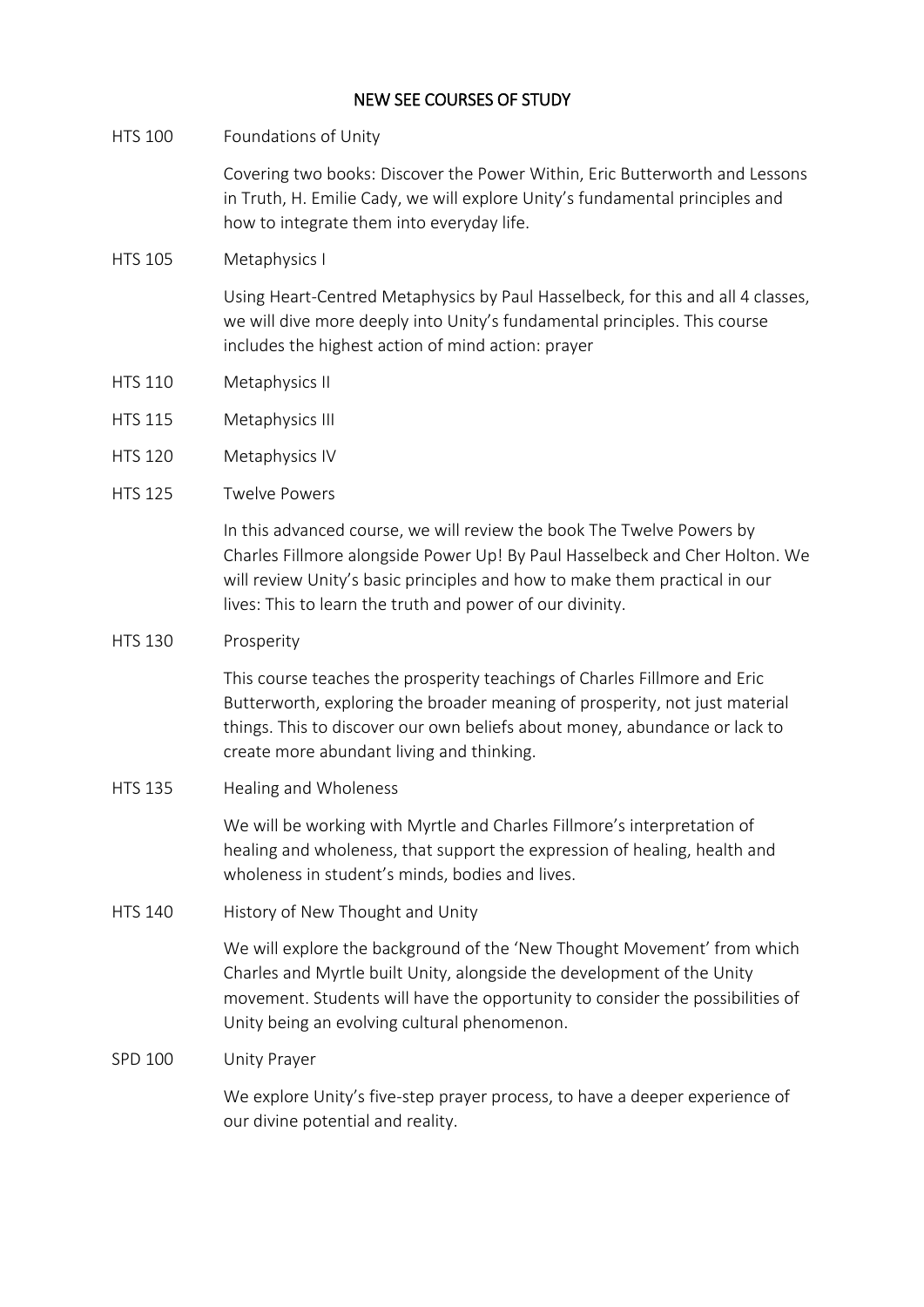#### SPD 105 Meditation Practices

We will explore the practice and experience of many forms of meditation, alongside the many benefits and ways of dealing with our resistance to it.

#### SPD 110 Self-awareness

Students will explore the dimensions of self by studying various systems and techniques for self- awareness. This to become more conscious of: attitudes, beliefs and ways of being; symptoms of stress and imbalance; healthy responses to stress and imbalance; and how to integrate spiritual principles to maintain balance and honor all facets of their being.

#### SPD 111 'I' of the Storm

Using the book, The 'I' of the Storm by Gary Simmons, students will explore the principles of embracing conflict and creating peace in everyday life. This course is designed to help students function from their heart center, demonstrate Unity principles in times of conflict, and complete a 21-day reconciliation process.

# SPD 115 Self Care

This course will provide guidelines and action plans for instilling practices of self-care in the areas of awareness, mindfulness, setting boundaries, letting go, forgiveness and self-love.

# SPD 120 Discerning Your Purpose

Discerning Your Purpose provides a process for challenging your thoughts and desires along with accountability steps to manifest that achievement. Students will explore their skills, abilities and spiritual gifts while discovering the 'next steps' for progressing to the desired outcome. This course was created and designed by Unity minister Rev Douglas Duerr, after years as a personal coach, trainer, and mentor to many on the path of self-discovery. "Discerning the sacred in any path is our greatest point of awareness. Invite your inner wisdom teacher to emerge. It knows the way."- Rev Doug Duerr

# TAS 100 Conversation Skills

Based on the work, Non-Violent Communication by Marshal Rosenberg, we will look at effective communication that provides knowledge and tools for listening, creating connection and facilitating dialogue in tough, emotional situations. The principles and models taught are aligned with spiritual practices.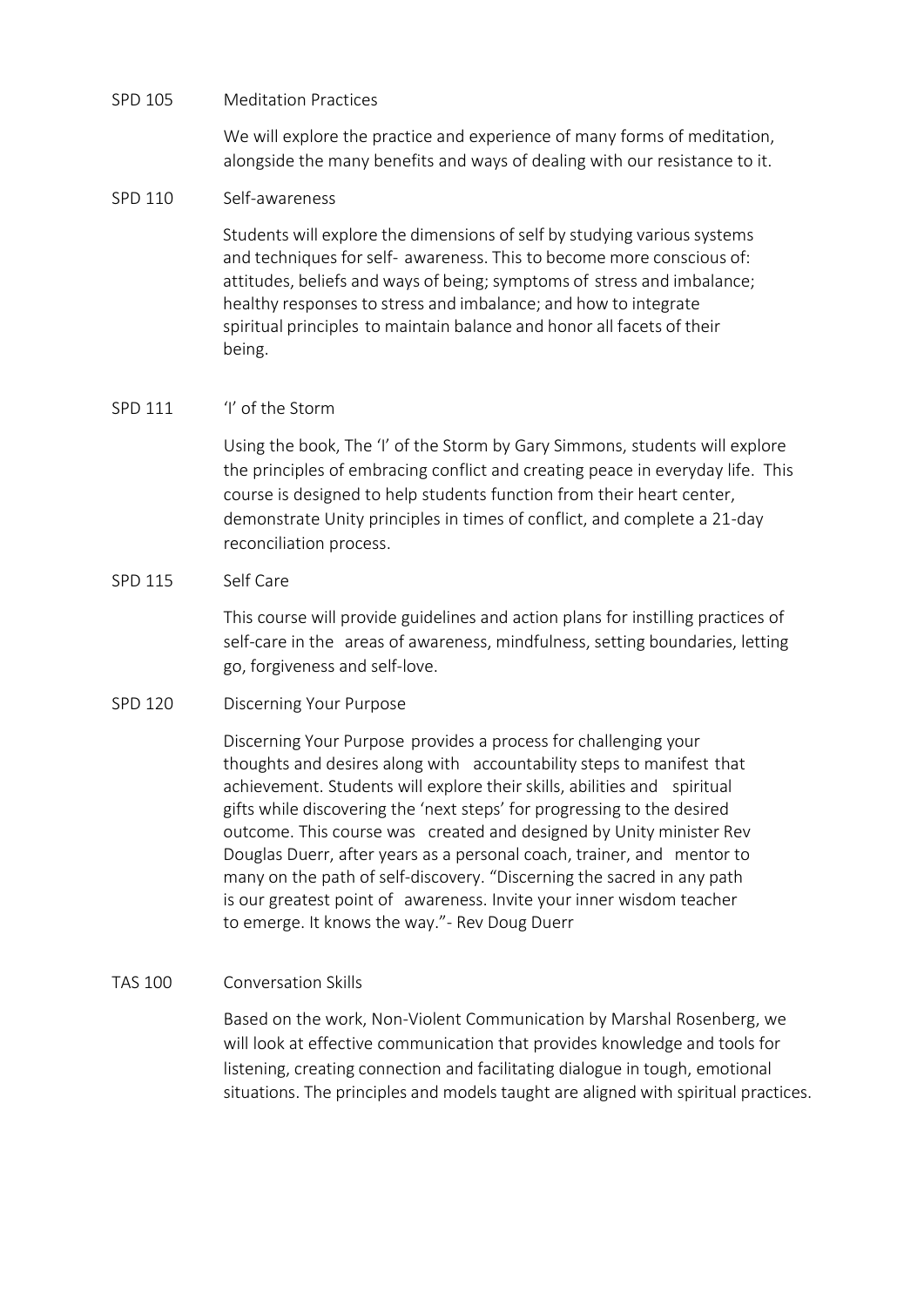# SCS 100 Overview: Hebrew Scriptures

The Hebrew Scriptures (known as the "Old Testament" in the Christian world) are at the root of three major world religions—Judaism, Christianity and Islam. Hebrew Scriptures are a collection of fascinating and sometimes confusing stories, poetry, wisdom sayings and inspired visions. While some stories in Hebrew Scriptures are little known outside scholarly circles, others have become commonplace in conversion, e.g. "David vs. Goliath." Students will explore the history and development of Hebrew Scriptures, thereby acquiring a solid foundation for continuing study and exploration.

# SCS 105 Overview: Christian Scriptures

This course explores the Gospels, letters, history (Book of Acts), and apocalyptic literature (Book of Revelation) that comprises what is more commonly known as the "New Testament" of the Judeo-Christian Bible. This course examines the Christian Scriptures as a testament *about* Jesus by early Christian communities.

#### SCS 110 Bible Interpretation: Hebrew Scriptures

Beneath the literal sense of the Bible, interpreters have for over 2,000 years discerned allegorical meanings related to divine truths and spiritual realities. Unity's approach to scripture is connected to that stream of thought, which has at times been "mainstream" but more often "esoteric" and mystical. Students will experience the rewarding and surprisingly practical process of the Unity way of Bible interpretation. They will learn a step-by-step method for metaphysical interpretation and application of the meanings to their lives. Students will metaphysically interpret selected passages from Hebrew Scriptures.

# SCS 115 Bible Interpretation: Acts to Revelation

Unity's "maieutic" and metaphysical approach to interpreting scriptures aims to help the interpreter cultivate self-knowledge and make contact with the Higher Spiritual Self commonly called "Christ within" and "Christ consciousness." Students discover inner spiritual meanings of Christian Scriptures (Acts through Revelation) as they continue to apply the Unity method of interpretation to "the New Testament."

# SCS 120 Jesus' Teachings

Teachings about the Gospels have usually portrayed Jesus Christ as the "*Great Exception*" to being human. However, by focusing upon his sayings, we can see Jesus as the "*Great Example*" for Spiritual Awakening, Empowerment, and Transformation. By exploring the teachings *of* Jesus, rather than the teachings *about* Jesus, we can follow that example. Students will develop a deeper and more practical understanding of Jesus as Master Teacher and Wayshower through reflection upon his sayings and methods. In this way, they will learn to build a strong spiritual foundation for "Christ Consciousness."